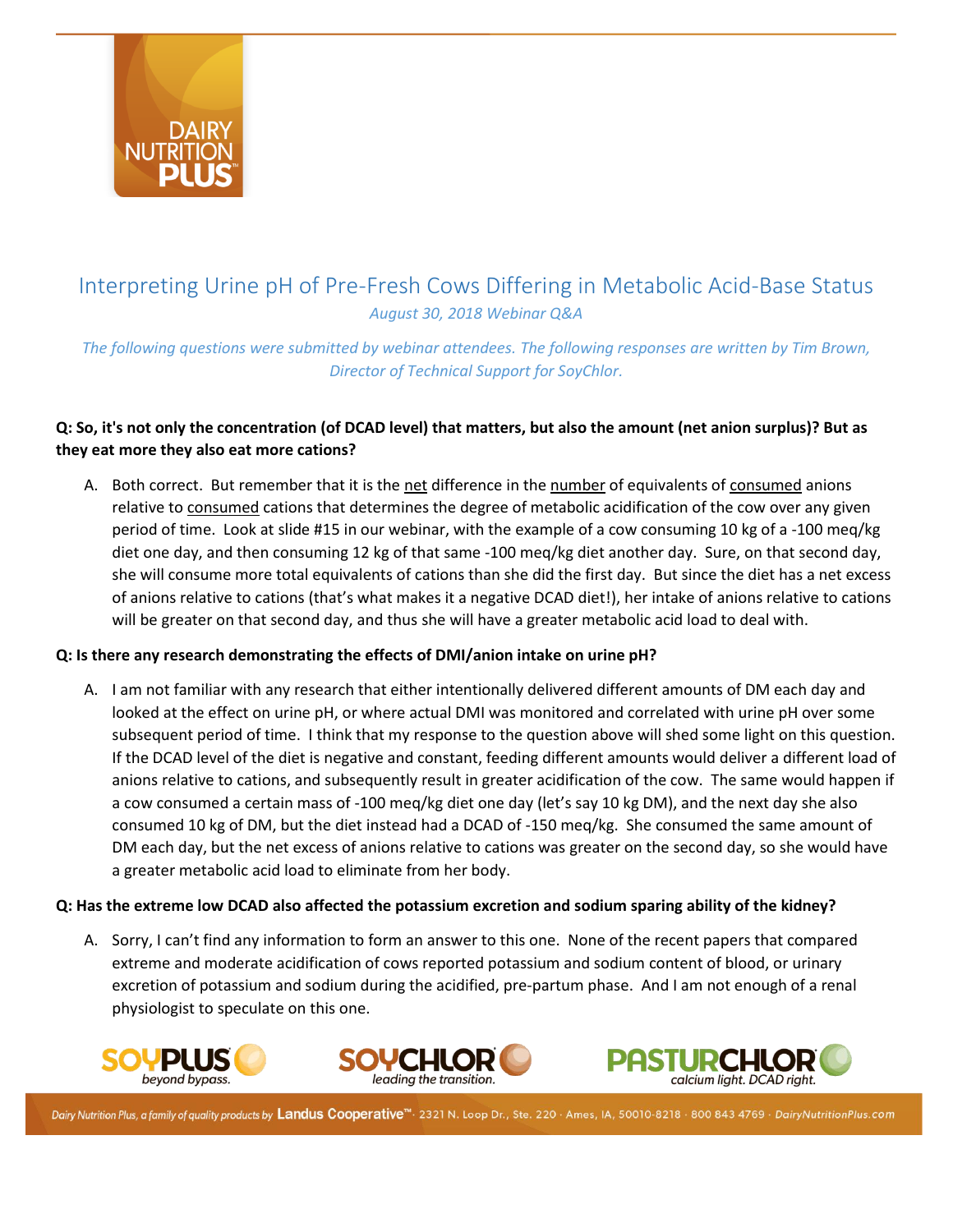#### **Q: What is the hypothesis of the issue of when cows go down when we use an extreme DCAD approach?**

A. Without more information, I don't want to venture too far into diagnosing the reasons why transition cows may "go down" under certain circumstances. If this down cow responds to I.V. calcium, suggesting that it was hypocalcemia that caused her to go down in the first place, we have to remember that metabolic acidification by itself is only a part of what initiates the mobilization of bone calcium and the increase in calcium flux. Magnesium adequacy plays a big role, particularly in the metabolic signaling between parathyroid hormone (PTH) receptors and the kidneys and the hydroxylation of vitamin D into 1,25 di-hydroxy cholecalciferol. So, at any degree of metabolic acidification, insufficient bioavailable magnesium could result in cows still developing hypocalcemia. For another possible mineral interaction that could be involved, excess dietary phosphorus can also disable our attempts to mobilize calcium via negative DCAD diets.

There is still much that we don't know about what else is happening, perhaps not even related to calcium, to the cow under the extreme metabolic acidotic conditions that might be imposed by negative DCAD diets. Keep in mind that the metabolic acidosis that we create is not the natural acid-base situation in which the cows' metabolism is designed to function. We manipulate that acid-base status for a short period of time because we now realize that it will enhance calcium mobilization, but it may also be doing other things that are not so good for the metabolism.

I expect that now that universities are studying the effects of extreme metabolic acidification of the close-up cow, some answers will be provided as to whether it's good, bad, or not really any different compared to more moderate acidosis. We need to remember that the concept of applying extreme acidosis did not come from the academic community in the first place. Recommendations for extreme acidosis came into the industry along the same path that many other extreme recommendations (phosphorus levels, crude protein levels, starch levels in dairy diets) followed - that if a little is good, more must be better.

#### **Q: What level of calcium in grams should be fed with a moderate DCAD diet?**

A. There is emerging data that supports the concept that dietary calcium likely plays only a small role in calcium flux or blood calcium concentrations. If you study Riond (2001, Animal Nutrition and Acid Base Balance, Eu. J. Nutr. 40:245), you will note that a metabolically acidified cow may excrete up to 12 grams per day of calcium in the urine. Calcium that is excreted in urine is the calcium that was made metabolically active either by absorption from the digestive tract or resorbed from bone. From either source, it entered the blood, and the kidneys noticed that blood calcium concentration might be rising above normal homeostatic boundaries. So the kidneys removed a little, just enough to get blood calcium concentration back to a "normal range". Some of the recent reports [Leno et al., 2017 (J. Dairy Sci. 100:4604, table 4); Grünberg et al., 2011 (J. Dairy Sci. 94:727, table 4); Lopera et al., 2018 (J. Dairy Sci 101:7907, table 2)] in which urinary calcium excretion has been measured substantiate that about 8 to 12 grams per day is what we expect to become metabolically active. So if only 12 grams per day is being mobilized and excreted, and a large part of that is likely coming from bone, there should not be much justification for a large amount of supplemental calcium in the pre-fresh diet – at least with regard to affecting the drop in blood calcium that occurs at calving, or blood calcium concentration at calving. With that said, I point out a potential caveat. If we have some supplemental calcium in the pre-partum diet, some of this calcium will be distributed throughout the digestive tract when the cow calves. Some of it will still be passing the absorptive sites in the intestine on the first, and maybe even the second day of lactation. Since cows may not be eating much of their lactating cow diet during the first couple of days, but they are already pumping lots





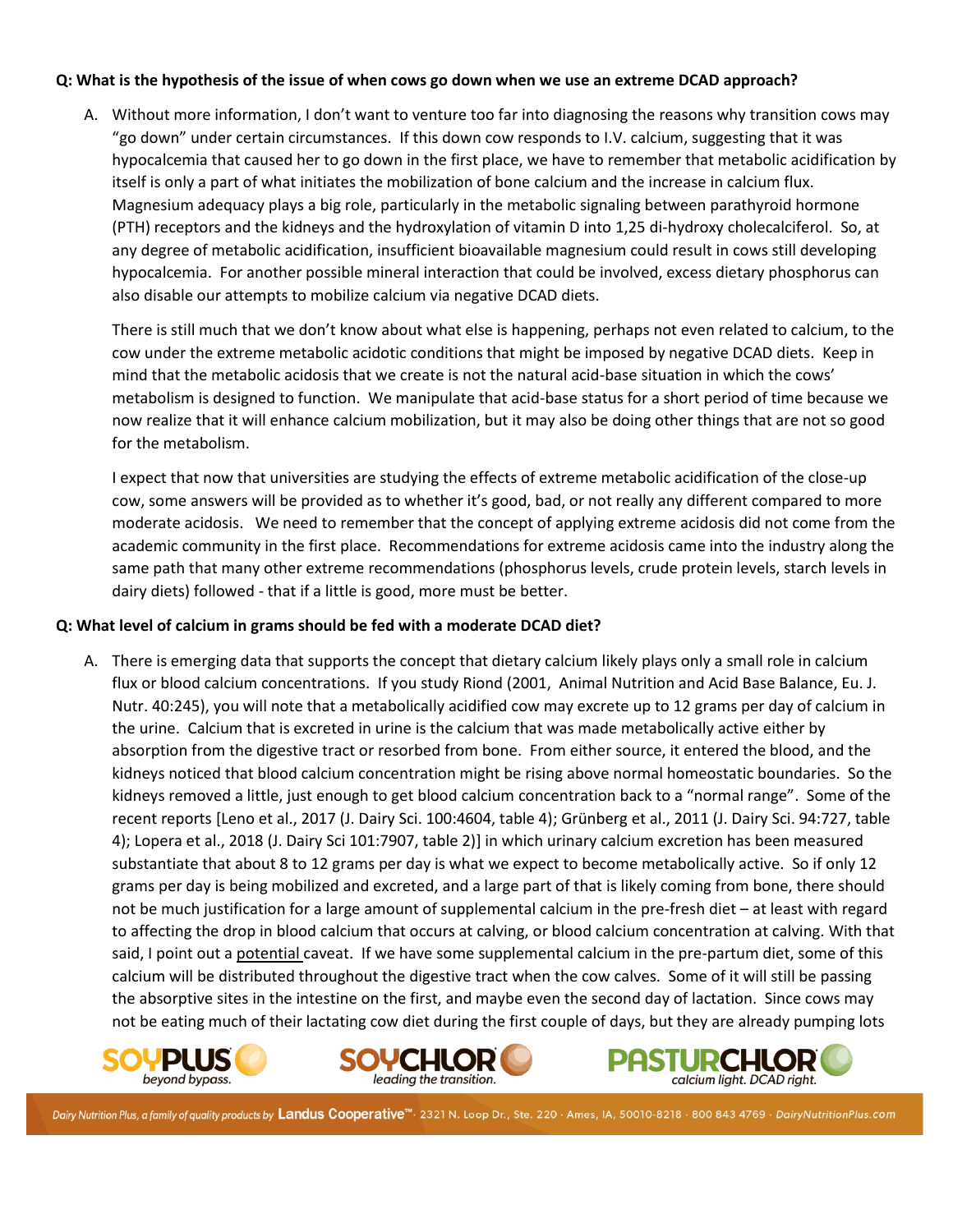(maybe 25 to 50 grams/day) of calcium into milk and switching from bone calcium to dietary calcium to support that milk synthesis, perhaps that small, transient "reservoir" of pre-partum calcium could help a little. This is just my supposition, and I know of no research to support this idea.

So, to my recommendation for dietary calcium amount for cows fed negative DCAD diets. Considering my rationale above, I recommend around 100 grams per day. The basal diet with no supplemental calcium might supply somewhere around 50 or 60 grams, depending on ingredients, DMI, etc. So another 40 or 50 grams supplemental calcium would be fine. Again, whether we have any supplemental Ca or not may not affect blood Ca dynamics at calving.

# **Q: Do you have any comments on the levels of other macro minerals in DCAD diets? For example, I see recommendations for very high P levels, which seems contrary to what it should be.**

A. I mentioned the involvement of magnesium above. I like to see a minimum of 0.4% Mg in the diet. If supplemental Mg is needed, I prefer for most of it to come from chloride or sulfate forms. If you must use magnesium oxide, either for cost control or because of its high Mg content, make sure it is a very bioavailable form. Many are not.

Regarding P, it is important to meet the requirement of the cow, somewhere around 0.28 to 0.30% of diet DM. Additional increments of P may begin to work against calcium mobilization mechanisms and reduce blood calcium concentrations. Peterson et al., (2005, J. Dairy Sci. 88:3582) fed different amounts of P to cows on negative DCAD diets, and found that 0.44% P reduced blood calcium concentration on day of calving. Thus, my recommendation is to meet her requirement, but try to avoid an excess.

## **Q: Have you seen any difference in milk fever cases between the extreme and moderate DCAD approach?**

A. I have not been able to make that comparison in the field. In the very few research trials that have compared moderate to extreme DCAD, the incidence of milk fever has been so low that differentiating the incidence has not been possible. In the case study that we reviewed in the webinar (Melendez and Poock, 2017, Frontiers in Nutrition, Vol., 4, article 26), there were 2 cows out of 10 diagnosed with subclinical hypocalcemia (total blood Ca < 2.0 mM) at each level of metabolic acidification, but no cases of clinical hypocalcemia during the study.

In Lopera et al. (2018, J. Dairy Sci. 101:7907), which we also reviewed in the webinar, there was one case of clinical milk fever on the moderate and one on the extreme DCAD treatment. Regardless of the threshold used to diagnose subclinical hypocalcemia, moderately and extremely acidified cows had the same incidence of hypocalcemia. These researchers examined a number of the dynamics associated with evaluating hypocalcemia post-partum, and these are explained in the paper. But if you just take for example, the diagnostic value of 2.0 mM total blood Ca, they reported between 50 and 60% subclinical hypocalcemia for both extreme and moderate metabolic acidification. I won't hypothesize on why the incidence was this high even though the cows were metabolically acidified, but to address your question, the incidence was not different for extreme vs. moderate acidification.

# **Q: Would you recommend DCAD diets just for milk fever control, or as a way to promote higher milk production and health, even in herds not having MF issues?**

A. Without a doubt, the largest economic benefit to be derived from implementing negative DCAD management for pre-fresh cows comes from the reduction in subclinical hypocalcemia and the secondary disorders that can





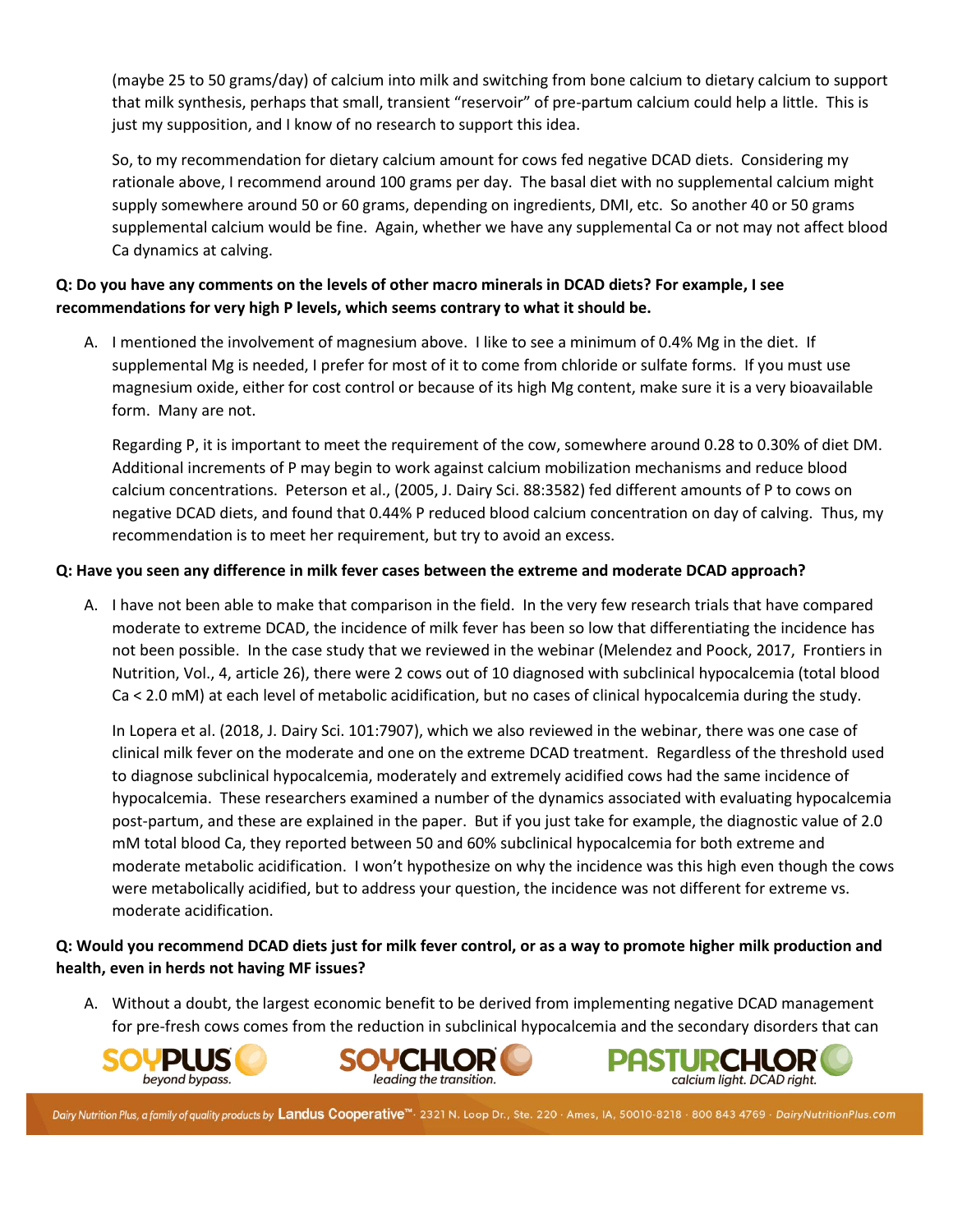be associated with it to some degree. Even herds that have a very low incidence of milk fever will likely make money by implementing negative DCAD. Economic benefits come in many forms, including reduced incidence of a number of disorders and diseases, improved reproduction, improved early lactation and total lactation milk production, and decreased culling rates. In addition to the economic benefits, just being around healthier, more productive cows is an emotional benefit to those who work with them.

# **Q: My question relates to the fact that I have seen a significant number of cows on extreme DCAD with mild hyperkalemia and mild hyponatremia.**

A. Sorry, but I am not able to put forth a possible reason as to why extreme DCAD might result in abnormally high blood potassium and abnormally low blood sodium. As alluded to during the webinar, the kidneys involve a number of dynamic mechanisms as they attempt to remove the excess acidity that we put into the blood with negative DCAD diets. When we push the kidneys to employ extreme measures to prevent collapse of blood homeostasis, we know that they could be depleting the blood of some of its buffering mechanisms, whether that be phosphate buffers, carbonate buffers, or others. I don't know specifically how these might be related to their association with their normal cation components (potassium and sodium) in the blood.

## **Q: What is SoyChlor's view on feeding Na in close ups diets?**

A. Cows do have a sodium requirement, somewhere around 0.14% of diet DM. That requirement should be met. In my experience, it usually does not take any sodium supplement (such as sodium chloride) to meet the 0.14% requirement. Any dietary sodium above that requirement simply increases the anions needed to achieve metabolic acidification.

#### **Q: Do first calf heifers need (negative) DCAD diets?**

A. A very practical and frequently asked question, with perhaps a changing answer over time. I used to say that heifers could benefit from negative DCAD diets, just not as much as mature cows. That was based solely on the fact that heifers have a lower incidence of milk fever and subclinical hypocalcemia. There is some concern that the decrease in DMI that occurs both in heifers and cows, might be a greater concern for heifers since they are still growing and need all the energy and other nutrients they can get. But the decrease in DMI with negative DCAD diets is directly related to the degree of metabolic acidosis, so a moderate application of DCAD yields only a moderate reduction in intake. Everything is relative in this moderate versus extreme discussion.

Since there is strong evidence that DM intake will be depressed more as metabolic acidosis becomes more extreme, I certainly would not recommend extreme DCAD (average urine pH <6) for the heifers

In the perfect, ideal situation, heifers would never have to co-mingle with mature cows, even throughout their entire first lactation. Few places have the luxury of facilities that will allow such an ideal. If I had the opportunity to work in such an ideal situation, I would determine on that farm whether heifers would benefit from a negative DCAD diet. I am not sure there is a sufficient consensus of research to give strong guidance there. I would try it for a few months on that farm and keep careful records of everything I could think of related to health and production, and they I would to a while without the negative DCAD diet.

In the rest of the real world, where heifers likely are housed with mature cows pre-partum, there is no doubt that feeding the entire group a negative DCAD diet is a money maker.